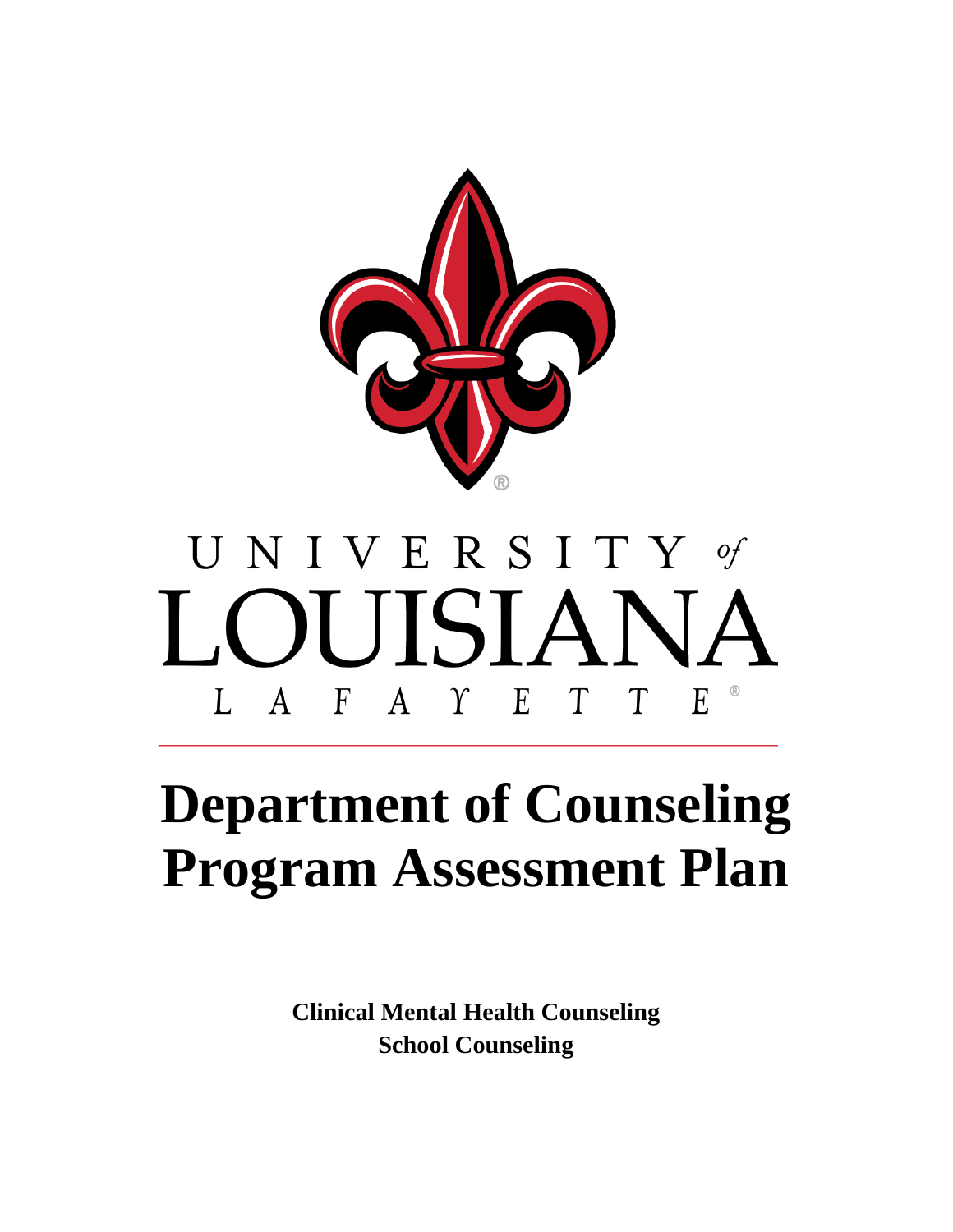# **Table of Contents**

|                                                              | 1            |
|--------------------------------------------------------------|--------------|
|                                                              | 1            |
|                                                              | 1            |
|                                                              | $\mathbf{1}$ |
| <b>Evaluation of Program Objectives:</b>                     | 3            |
|                                                              | 3            |
| Procedures for How and When Data Will be Collected           | 3            |
| Table 1. How and When Data Will Be Collected                 | 4            |
| Method for How Data Will be Reviewed or Analyzed             | 5            |
|                                                              | 6            |
|                                                              | 7            |
|                                                              | 8            |
|                                                              | 9            |
| How Data Will be Used for Curriculum and Program Improvement | 10           |
|                                                              | 10           |
|                                                              | 12           |
|                                                              | 14           |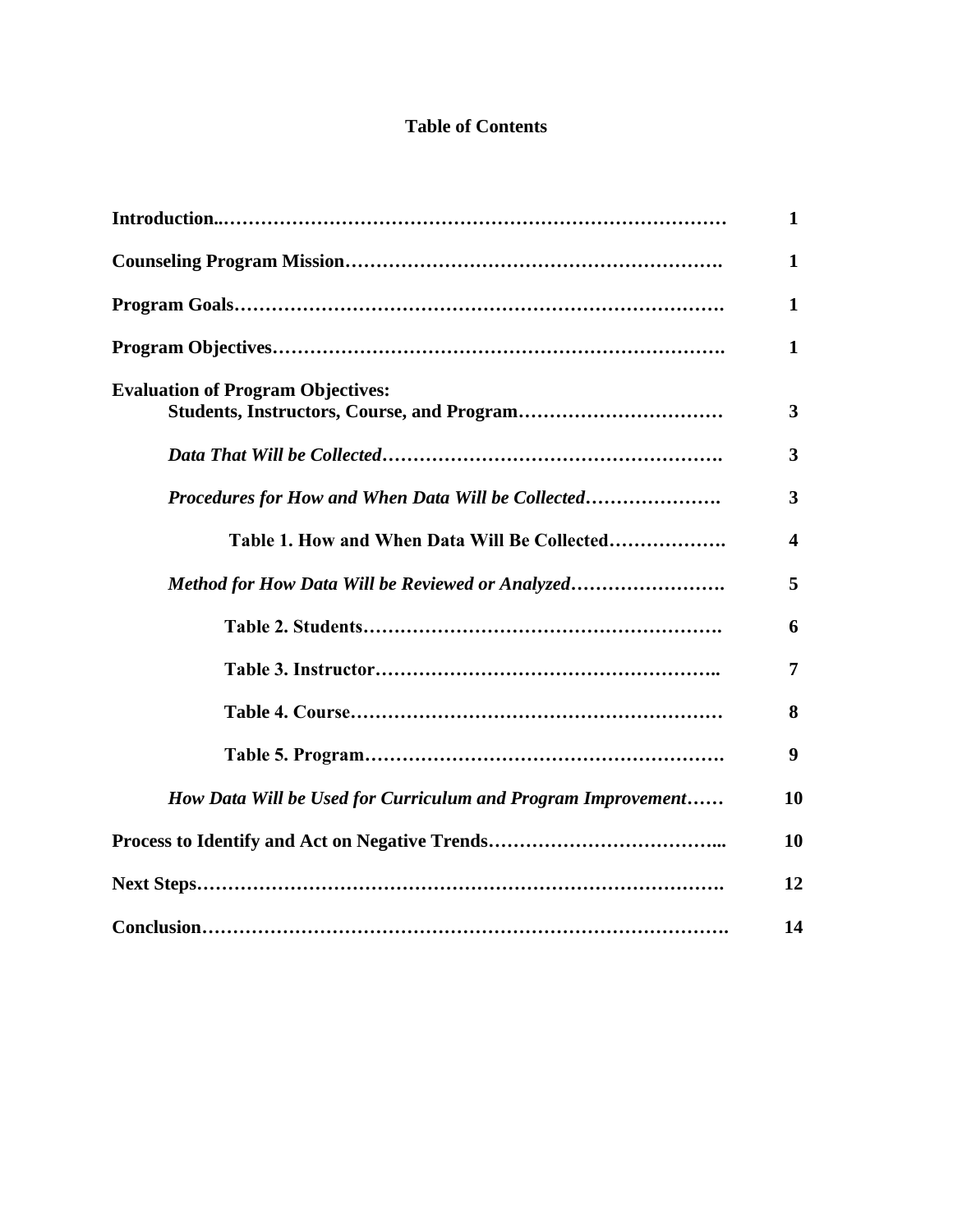#### **Introduction**

The University of Louisiana at Lafayette is home to the School Counseling and Clinical Mental Health Counseling Masters of Science degree programs. The programs reside in the Department of Counselor Education which was established as a department in 2012. The department consists of 5 core faculty, 3 affiliate faculty, and a number of adjunct faculty. The two concentrations share a set of core courses and electives and include site-specific placements in either a Clinical Mental Health setting or a K-12 School. The department operates a teaching clinic in which to train Clinical Mental Health Counseling students, and School Counseling students intern at local schools, primarily in Lafayette Parish.

Previous to Covid-19, all classes were face-to-face and held exclusively on the UL campus. Everything changed rapidly in response to COVID-19 and the entire program, including classes and all clinical experiences, were moved to an online format. Needless to say, this abrupt "about face" was a difficult adjustment for faculty and students alike and we are all eager to return to the modality we believe is best for educating counselors. We anticipate that the program will operate much as it did formerly by Spring 2022.

#### **Counseling Program Mission**

It is the mission of the Department of Counselor Education at the University of Louisiana at Lafayette, working together in partnerships with schools, community agencies, and university colleagues, to develop Professional Counselors in the areas of personal growth, academic excellence, and professional competence. Through an experiential, contextual, and systemic curriculum, and by integrating theory, research, practice, and leadership, the faculty promotes scholarly inquiry, ethical practice, respect for diversity, and a strong professional identity among the next generation of Professional Counselors.

#### **Program Goals**

The overarching goal of the UL programs in counseling are to prepare culturally competent, knowledgeable, and skilled counselors for K-12 Schools and Clinical Mental Health applications. These goals are met by completing the Program Objectives listed in the following section.

#### **Program Objectives**

#### **Program Objective 1: Professional Orientation, Identity, and Ethics**

Graduates will be able to articulate concepts related to professional identity including the history and philosophy of the profession, the value of professional organizations, and the need for ethical and legal practice.

#### **Program Objective 2: Social and Cultural Diversity**

Graduates will become knowledgeable of social and cultural diversity issues in counseling, be able to implement culturally appropriate interventions, and include social and cultural factors in treatment planning and client engagement.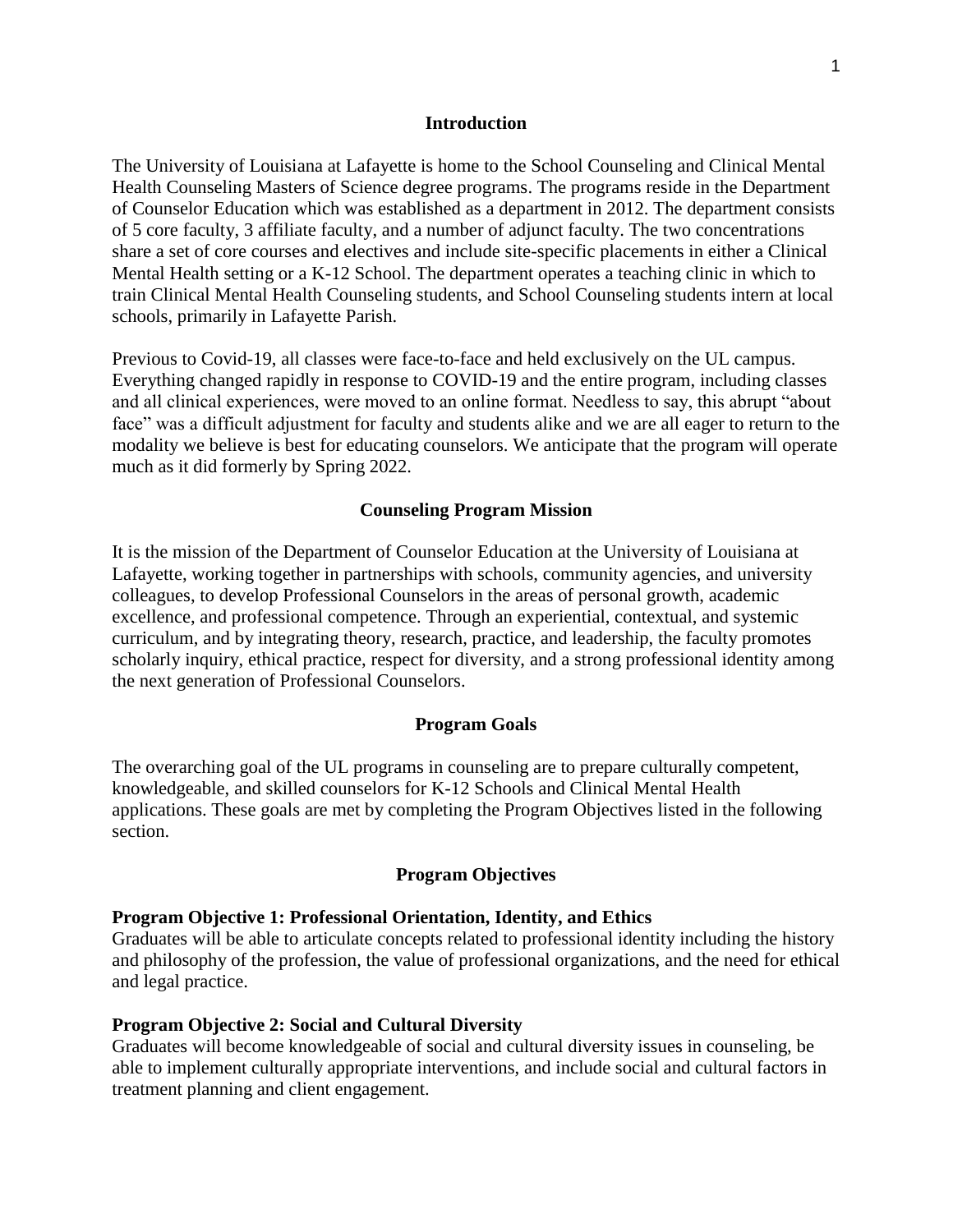#### **Program Objective 3: Human Growth and Development**

Graduates will demonstrate knowledge of human growth and development and will be able to apply counseling, personality, and learning theories to all stages of development throughout the lifespan.

#### **Program Objective 4: Career Development**

Graduates will demonstrate knowledge of career development theories and be able to apply career counseling skills with clients across the developmental spectrum, including early and ongoing education about work and careers.

#### **Program Objective 5: Counseling and Helping Relationships**

Graduates will demonstrate counseling and case conceptualization skills to facilitate client changes and growth utilizing multiple modalities including individual counseling, relationship counseling, group counseling, and guidance activities.

#### **Program Objective 6: Group Work and Group Processes**

Graduates will demonstrate a theoretical and experiential understanding of group dynamics and change processes, including the demonstration of skills with groups of various compositions.

#### **Program Objective 7: Assessment and Testing**

Graduates will demonstrate knowledge and application of individual and group approaches for assessment and evaluation in the counseling context, including basic psychometric principles and the use of formal and informal appraisal mechanisms.

#### **Program Objective 8: Research and Program Evaluation**

Graduates will provide evidence of knowledge and application of research and program evaluation principles and demonstrate competence in applying research and program evaluation concepts.

#### **Program Objective 9: Clinical Mental Health Specialty Area**

Graduates in Clinical Mental Health Counseling (CMHC) concentration, having been determined by the faculty to possess personal characteristics conducive to professionalism in counseling, will demonstrate the knowledge and skills necessary to address a wide variety of circumstances within the context of clinical mental health counseling.

#### **Program Objective 10: School Counseling Specialty Area**

Graduates in the School Counseling (SC) concentration, having been determined by the faculty to possess personal characteristics conducive to professionalism in school counseling, will demonstrate the professional knowledge and skills necessary to promote the academic, career, and personal/social development of all P-12 students via data-informed comprehensive school counseling programs.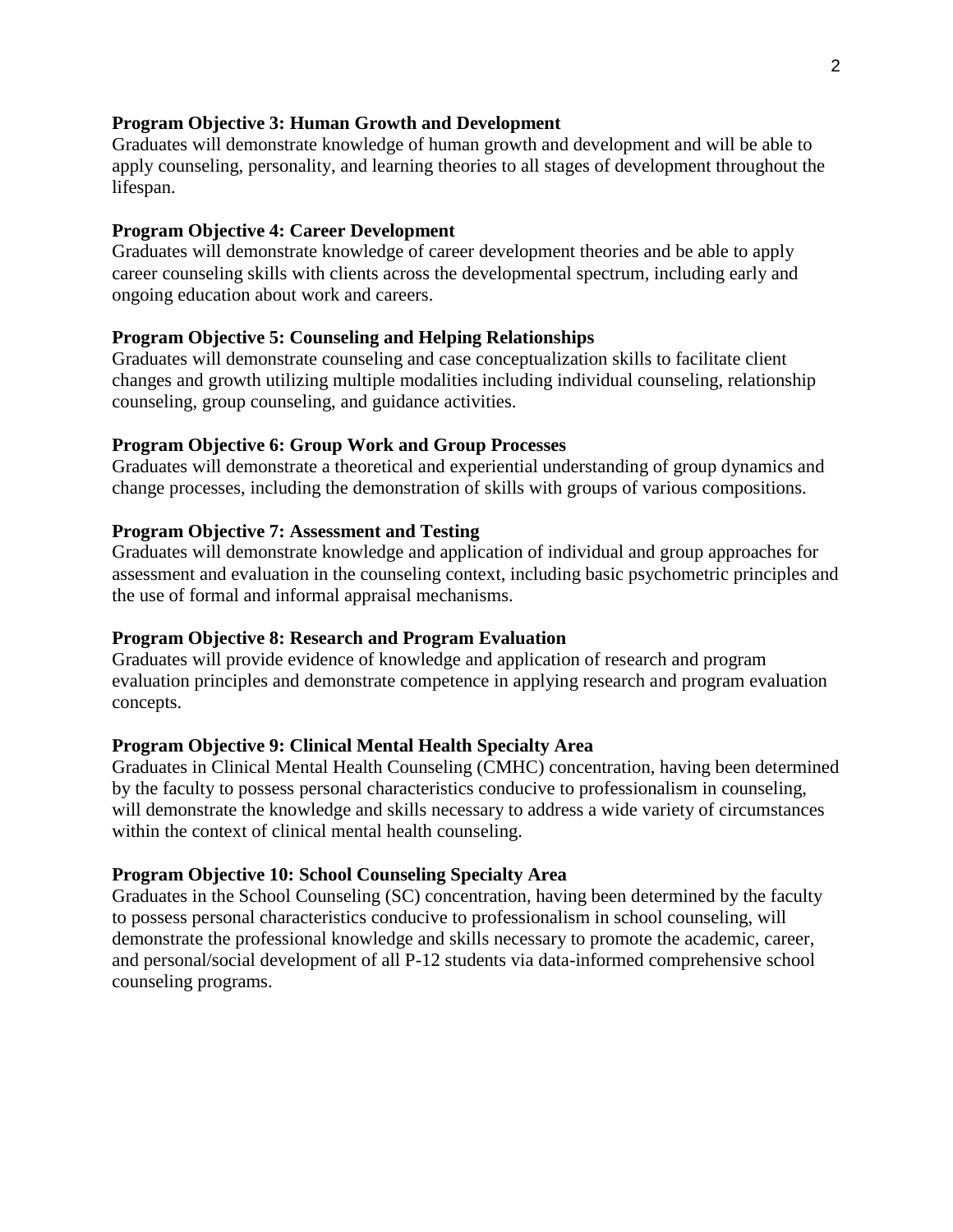# **Evaluation of Program Objectives: Students, Instructor, Course, Program**

The 2016 CACREP Standards for accredited programs call for a Comprehensive Assessment Plan to be created and documented wherein the plan outlines several components of the Assessment Plan. Standard 4.A reads:

*Counselor education programs have a documented, empirically based plan for systematically evaluating the program objectives, including student learning. For each of the types of data listed in 4.B, the plan outlines (1) the data that will be collected, (2) a procedure for how and when data will be collected, (3) a method for how data will be reviewed or analyzed, and (4) an explanation for how data will be used for curriculum and program improvement.*

The following narrative outlines the UL Lafayette Comprehensive Assessment Plan for Counseling Programs and addresses each of the components called for in Standard 4.A

# *Data that will be collected*

Data on Program Objectives are collected and analyzed on a regular basis. The evaluation plan is designed to provide performance data on each specific Program Objective on several levels. The levels of evaluation are: The Student, The Instructor, The Course, and The Program. Some data sets are specific to a level while other data yield information at several levels.

For example, a student's Signature Assignment or End of Course Grade in a given course or subset of courses is used to evaluate at "The Student" level, whereas data from the CPCE are analyzed in several ways so as to provide evaluative information for all levels: a Student's mastery of a content area related Program Objective, The Instructor (or instructors) that contribute most directly to a Program Objective, The Course (or subset of courses) most directly related to a Program Objective, and omnibus CPCE scores across students and over time that indicate trends in meeting or failing to meet Program Objectives.

The table in the next section identifies the type of data to be collected, the procedure for collecting it, the time(s) that data is collected, and the location of data after collection.

# *Procedure for how and when data will be collected*

As previously noted, the following table is a list of the data that is collected to evaluate Program Objectives at all levels of evaluation along with the collection schedule, procedures for collecting data, and the location of data after collection.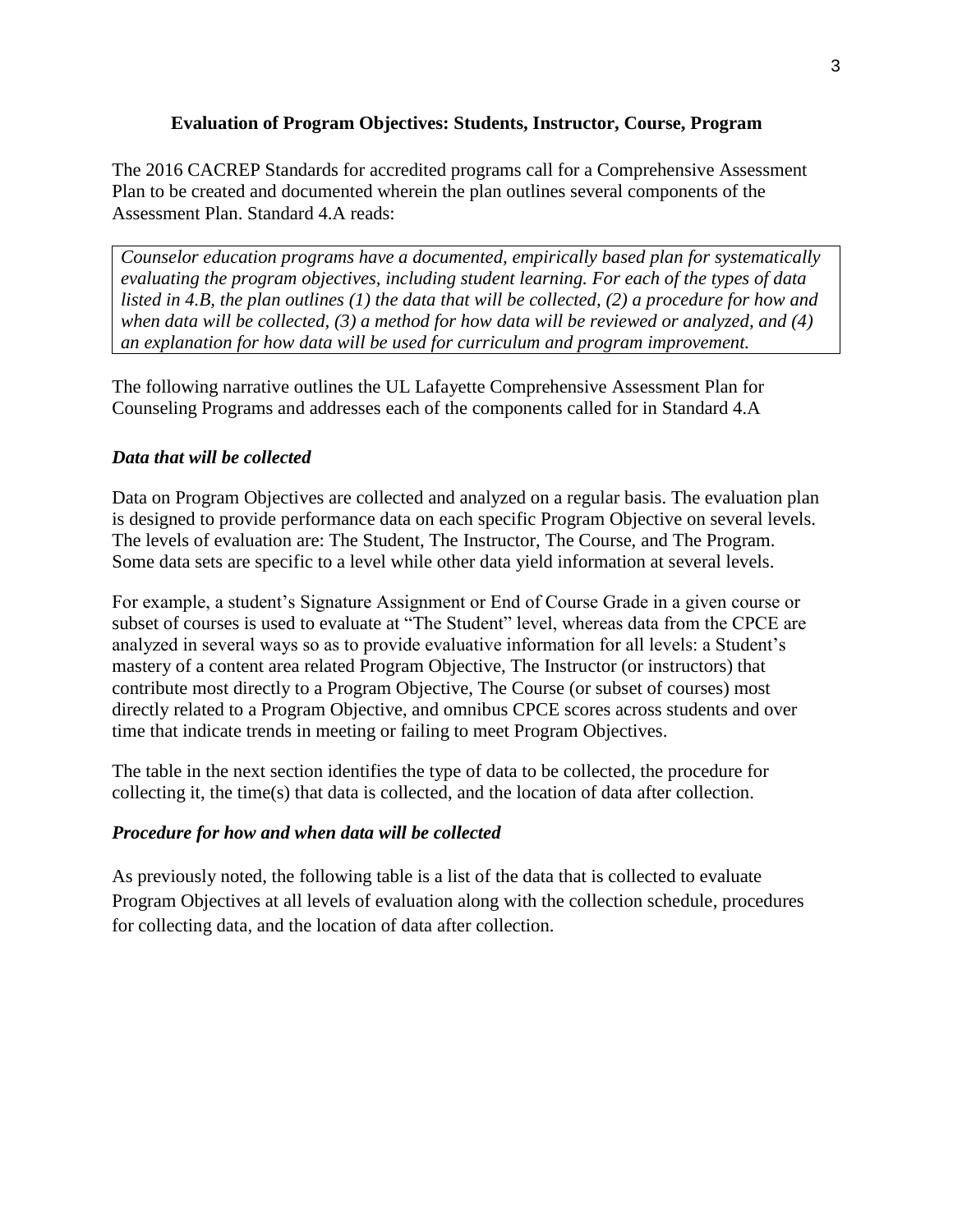| <b>Data Collected</b>                                                      | <b>When Data is</b><br><b>Collected</b>                                  | <b>Procedure for Collecting</b><br><b>Data</b>                                                                      | <b>Where Data</b><br>is Kept                                                                  |
|----------------------------------------------------------------------------|--------------------------------------------------------------------------|---------------------------------------------------------------------------------------------------------------------|-----------------------------------------------------------------------------------------------|
| <b>End of Course Grades</b>                                                | End of each specified<br>course                                          | Instructor records grades;<br>Registrar sends semester<br>grade report to Department                                | Students' transcripts;<br>instructors' records;<br>department grade reports<br>from Registrar |
| <b>Signature Assignments</b>                                               | During specified course                                                  | <b>Signature Assignments</b><br>reviewed, graded and retained Instructors' records<br>in Instructors' records       |                                                                                               |
| <b>CPCE Scores (Content</b><br>Areas and Composite<br>Score; ALL students) | Each semester, including<br>summers                                      | CPCE website via secure<br>login; "Pass/No Pass"<br>conveyed to Graduate School<br>as proof of exam status          | Department Head; CPCE<br>database; UL Office of<br><b>Academic Affairs</b>                    |
| Professional Performance enrollment, before<br><b>Review</b>               | After 1 <sup>st</sup> semester of<br>practicum, and before<br>internship | Completed at faculty meetings<br>by no fewer than 3 faculty with<br>direct knowledge of student<br>performance      | <b>Student folders</b>                                                                        |
| <b>Student Evaluation of</b><br>Instruction                                | End of each specified<br>course                                          | Students access course<br>SEI via University website,<br>reports forwarded to<br>Department Head and<br>Instructors | Department Head, Instructor                                                                   |
| Supervisor Evaluation of<br><b>Students</b>                                | Midterm and end of all<br>practica and internships                       | Survey given to Supervisor by<br>student and returned to<br>Practicum/Internship Instructor                         | Short-term with practicum or<br>internship instructor then<br>long term in student folders    |
| <b>Student Evaluations of</b><br>Supervisors                               | Midterm and end of all<br>practica andinternships                        | Survey completed by students<br>in Practicum/Internship and<br>returned to Instructor                               | Short-term with practicum or<br>internship instructor then<br>long term in student folders    |
| <b>Annual Faculty</b><br>Evaluations by<br>Department Head and<br>Dean     | <b>Annually each Spring</b><br>semester                                  | Department Head evaluates,<br>Instructor acknowledges,<br>Dean reviews; Electronic<br>forms                         | Instructor, Department<br>Head, Dean of College;<br>faculty folders                           |
| Survey of Alumni                                                           | Annually                                                                 | Survey published and<br>advertised, completed online                                                                | Department Head; College<br>ofEducation                                                       |
| <b>Survey of Employers</b>                                                 | Annually                                                                 | Survey published and<br>advertised, completed online                                                                | Department Head; College<br>of Education                                                      |
| <b>PRAXIS II Scores (SC</b><br>only)                                       | Each semester                                                            | <b>School Counseling</b><br>Candidates complete test and<br>submit scores to Coordinator                            | College of Education,<br>Students' records                                                    |

Table 1. How and When Data Will Be Collected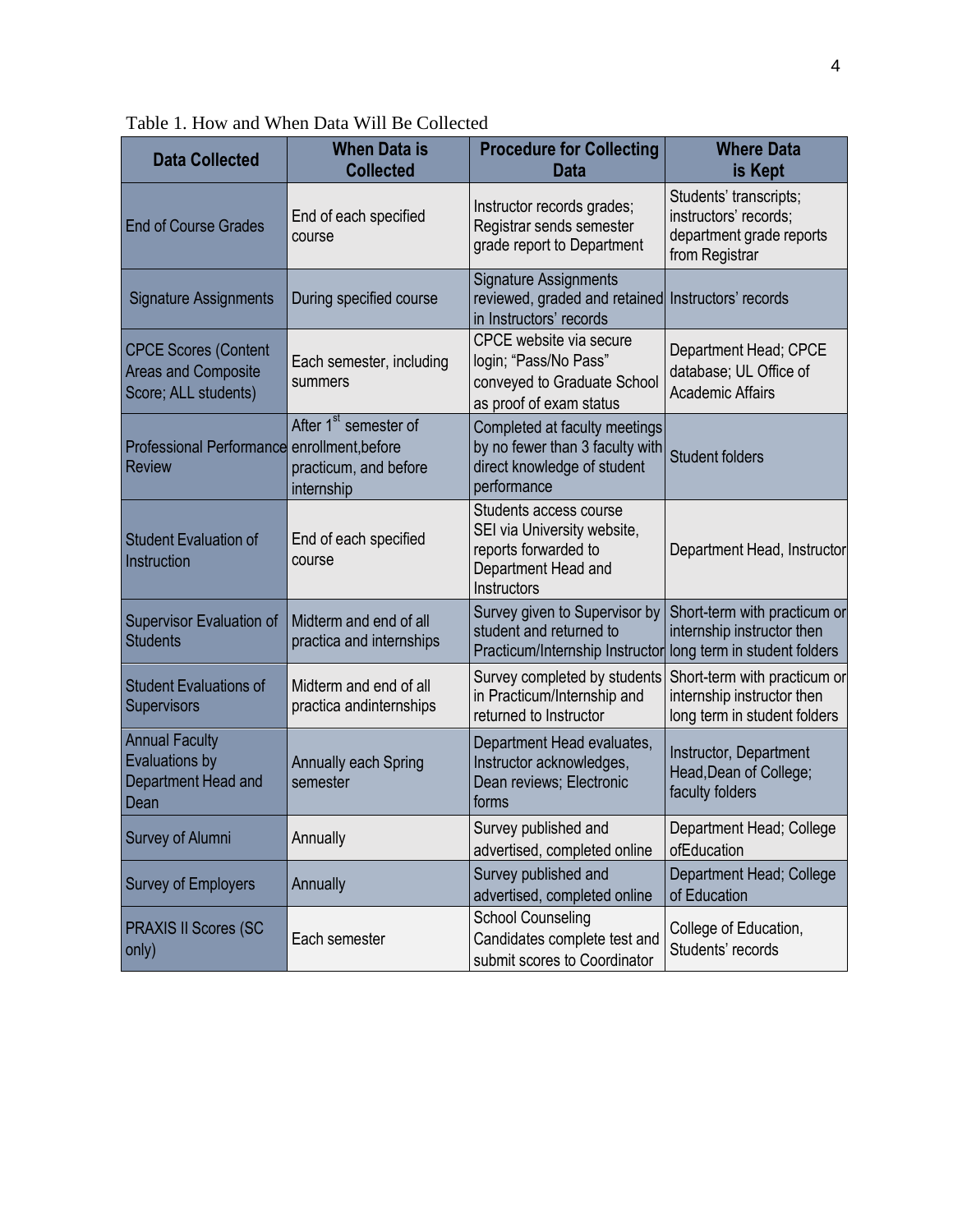#### *Method for how data will be reviewed or analyzed*

All data is reviewed when received and discussed in faculty meetings. A cohort model keeps students in the same classes for all of their first year and much of the remainder of their program. All students, their strengths, and their challenges are well-known by all faculty no later than the second semester students are enrolled. First-year courses for all students, regardless of concentration, are nearly, if not entirely, identical.

Faculty meet every other week throughout the year, or every week at times when circumstances dictate, to discuss department operations and student progress. If any student is experiencing difficulties with any part of the program, it is brought before the faculty and discussed at length. From those discussions, remediation plans, if indicated, are tailored to the student's needs and the entire faculty is aware of and active in helping the student overcome any identified obstacle.

While the faculty and students highly value this "organic" and personal component of the program,, they also recognize the value of systemic data collection and evaluation. The data we collect are reviewed regularly by the faculty and the department head on an ongoing basis at least one time each semester.

As noted, the evaluation of each of the 10 Program Objectives is conducted on several levels. It is the goal of the comprehensive evaluation plan to provide answers to the questions:

1. Is each student reaching the Program Objective?

2. Are the Instructor's methods and practices reaching the Program Objective?

3. Is the course (or courses) in which each Program Objective is addressed designed in a way that consistently contributes to student success over time?

4. Does the program consistently provide learning and experiential opportunities sufficient to reach Program Objectives over time?

See the following tables detailing how each objective is evaluated at each level. This data is viewed collectively to inform program adjustments for improvement.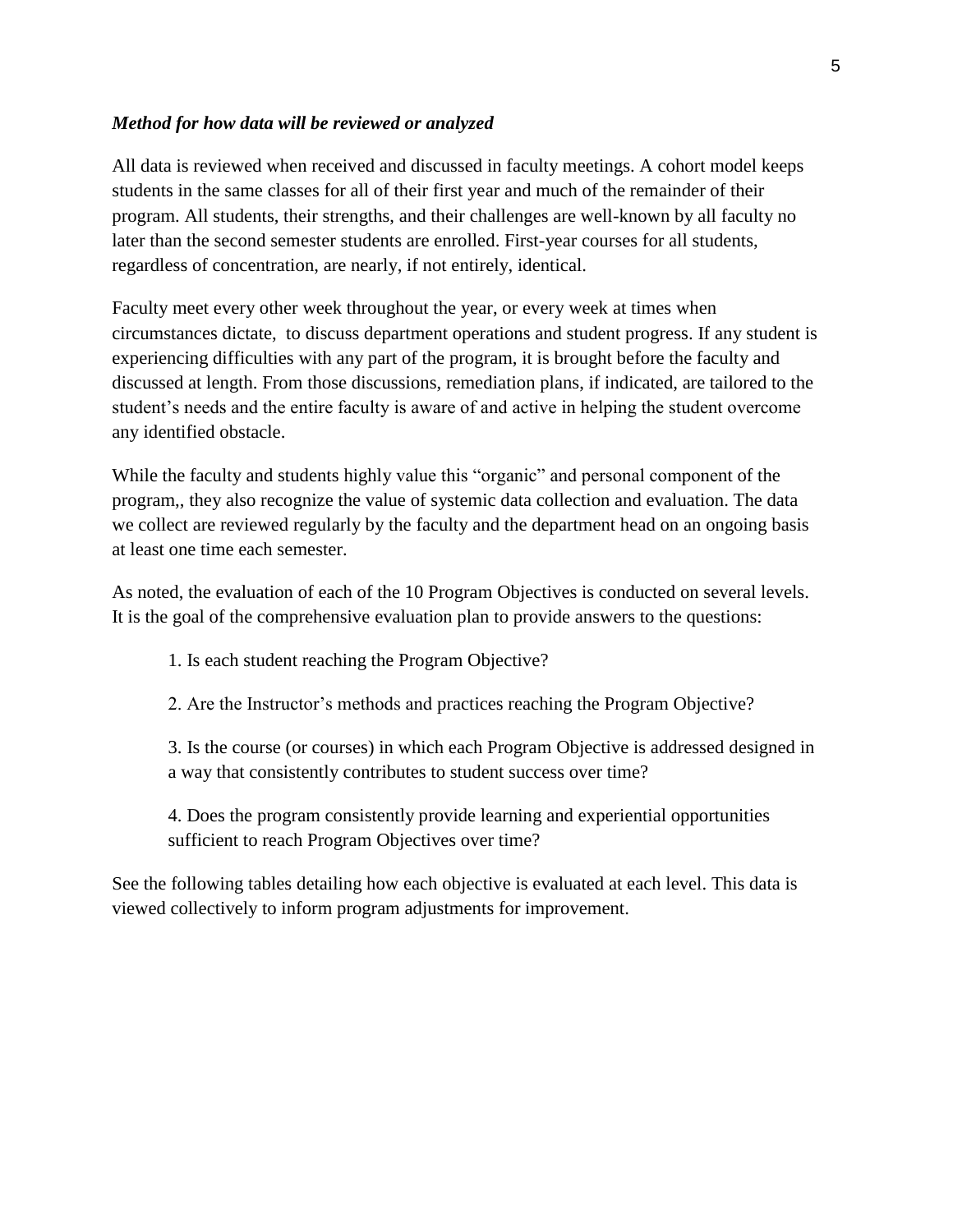| <b>Program Objective</b>                                                   | Data Collected to Evaluate Students by<br><b>Program Objective</b>                                  |
|----------------------------------------------------------------------------|-----------------------------------------------------------------------------------------------------|
|                                                                            | End of Course Grade in COUN 500                                                                     |
| Program Objective 1:<br>Professional Orientation,                          | Student's Performance on CPCE: Professional Counseling<br><b>Orientation and Ethical Practice</b>   |
| Identity, and Ethics                                                       | Signature Assignment in COUN 500                                                                    |
|                                                                            | Professional Performance Review: Item #9                                                            |
|                                                                            | End of Course Grade in COUN 506                                                                     |
| Program Objective 2: Social                                                | Student's Performance on CPCE: Social and Cultural Diversity                                        |
| and Cultural Diversity                                                     | Signature Assignment in COUN 506: Cultural Immersion<br>Experience                                  |
|                                                                            | End of Course Grade in COUN 502 and COUN 524                                                        |
| Program Objective 3: Human<br>Growth and Development                       | Student's Performance on CPCE: Human Growth and<br>Development                                      |
|                                                                            | Signature Assignment in COUN 502 and COUN 524                                                       |
|                                                                            | End of Course Grades in COUN 507                                                                    |
| Program Ojective 4:<br><b>Career Development</b>                           | <b>Student's Performance on CPCE: Career Development</b>                                            |
|                                                                            | Signature Assignment in COUN 507                                                                    |
| Program Objective 5: Counseling<br>and Helping Relationships               | End of Course Grades in COUN 505, COUN 555, and COUN<br>510                                         |
|                                                                            | Individual Performance on CPCE: Counseling and Helping<br>Relationships                             |
|                                                                            | Signature Assignments: Video Portfolio #1 and #2 from 505 and<br>555                                |
|                                                                            | Professional Performance Review: Item #4                                                            |
|                                                                            | End of Course Grade in COUN 509 and COUN 559                                                        |
| Program Objective 6: Group<br><b>Work and Group Processes</b>              | Student's Performance on CPCE: Group Counseling and Group<br>Work                                   |
|                                                                            | Signature Assignments in COUN 509 and COUN 559                                                      |
|                                                                            | End of Course Grade in COUN 504                                                                     |
| Program Objective 7:<br><b>Assessment and Testing</b>                      | Student's Performance on CPCE: Assessment and Testing                                               |
|                                                                            | Signature Assignment in COUN 504                                                                    |
| Program Objective 8: Research<br>and Program Evaluation                    | End of Course Grade in COUN 501                                                                     |
|                                                                            | Individual Performance on CPCE: Research and Program<br>Evaluation                                  |
|                                                                            | Signature Assignment in COUN 501: Research Poster                                                   |
|                                                                            | Presentation and                                                                                    |
|                                                                            | <b>Program Evaluation Project</b>                                                                   |
| Program Objective 9: Clinical<br>Mental Health Specialty Area              | End of Course Grades in COUN 519, 555, and 559                                                      |
|                                                                            | Successful completion of Practicum and Internship                                                   |
|                                                                            | Professional Performance Review: Item #1-10                                                         |
| Program Objective 10:<br><b>School Counseling</b><br><b>Specialty Area</b> | End of Course Grades in COUN 503, 553, and 526<br>Successful completion of Practicum and Internship |
|                                                                            |                                                                                                     |
|                                                                            | Professional Performance Review: Item #1-10                                                         |

Table 2. Data Collected to Evaluate Students by Program Objective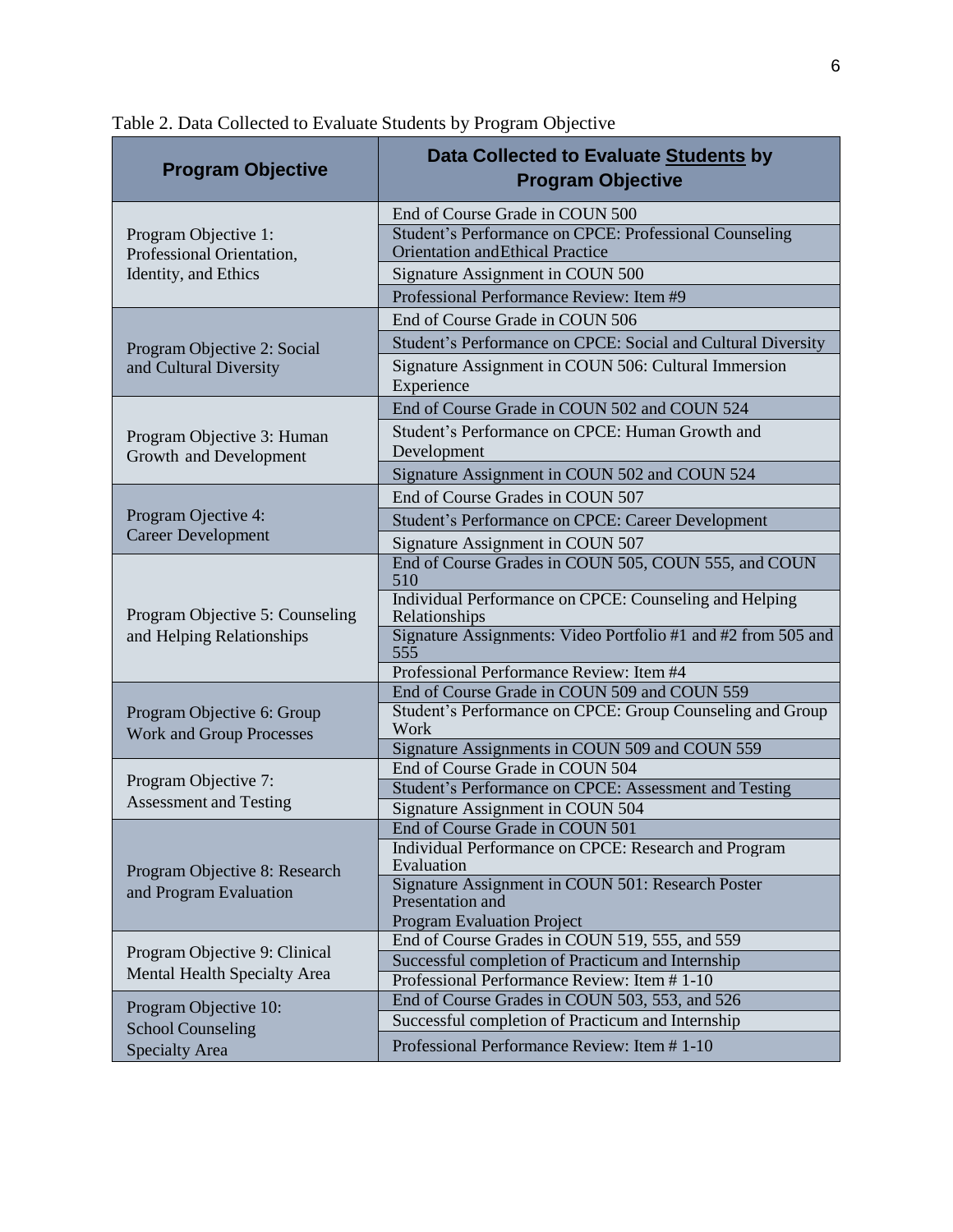| <b>Program Objective</b>                                             | Data Collected to Evaluate the Instructor<br>by Program Objective                                              |
|----------------------------------------------------------------------|----------------------------------------------------------------------------------------------------------------|
| Program Objective 1: Professional                                    | CPCE: Professional Counseling Orientation and Ethical Practice<br>Scoresover time as Instructor                |
| Orientation, Identity, and Ethics                                    | SEI of COUN 500: Items in cluster "About the Instructor"                                                       |
|                                                                      | Annual Evaluations of Faculty: Section on Teaching                                                             |
|                                                                      | Alumni Surveys: Question #15-18                                                                                |
|                                                                      | CPCE: Social and Cultural Diversity Scores over time as Instructor                                             |
| Program Objective 2: Social and                                      | SEI of COUN 506: Items in cluster "About the Instructor"                                                       |
| <b>Cultural Diversity</b>                                            | Annual Evaluations of Faculty: Section on "Teaching"                                                           |
|                                                                      | Alumni Surveys: Question #15-18                                                                                |
| Program Objective 3: Human Growth                                    | CPCE: Human Growth and Development Scores over time as<br>Instructor                                           |
| and Development                                                      | SEI of COUN 502 and 524: Items in cluster "About the Instructor"                                               |
|                                                                      | Annual Evaluations of Faculty: Section on Teaching                                                             |
|                                                                      | Alumni Surveys: Question #15-18                                                                                |
|                                                                      | CPCE: Career Development Scores over time as Instructor                                                        |
| Program Objective 4: Career                                          | SEI of COUN 507: Items in cluster "About the Instructor"                                                       |
| Development                                                          | Annual Evaluations of Faculty: Section on Teaching                                                             |
|                                                                      | Alumni Surveys: Question #15-18                                                                                |
|                                                                      | CPCE: Counseling and Helping Relationships Scores over                                                         |
| Program Objective 5: Counseling and                                  | time asInstructor                                                                                              |
| <b>Helping Relationships</b>                                         | SEI of COUN 505, COUN 555 and COUN 510: Items in cluster                                                       |
|                                                                      | "About the Instructor"<br>Annual Evaluations of Faculty: Section on Teaching                                   |
|                                                                      | Alumni Surveys: Question #15-18                                                                                |
|                                                                      | CPCE: Group Counseling and Group Work Scores over time as                                                      |
|                                                                      | Instructor<br>SEI of COUN 509 and COUN 559: Items in cluster "About the                                        |
| Program Objective 6: Group Work<br>and Group Processes               | Instructor"                                                                                                    |
|                                                                      | Annual Evaluations of Faculty: Section on Teaching                                                             |
|                                                                      | Alumni Surveys: Question #15-18                                                                                |
| Program Objective 7: Assessment                                      | CPCE: Assessment and Testing Scores over time as Instructor                                                    |
|                                                                      | SEI of COUN 504: Items in cluster "About the Instructor"<br>Annual Evaluations of Faculty: Section on Teaching |
| and Testing                                                          | Alumni Surveys: Question #15-18                                                                                |
|                                                                      | CPCE: Research and Program Evaluation Scores over time as                                                      |
|                                                                      | Instructor                                                                                                     |
| Program Objective 8: Research and<br><b>Program Evaluation</b>       | SEI of COUN 501: Items in cluster "About the Instructor"                                                       |
|                                                                      | Annual Evaluations of Faculty: Section on Teaching<br>Alumni Surveys: Question #15-18                          |
| Program Objective 9: Clinical Mental<br><b>Health Specialty Area</b> | SEI of COUN 519, 555, and 559: Items in cluster "About the                                                     |
|                                                                      | Instructor"                                                                                                    |
|                                                                      | Annual Evaluations of Faculty: Section on Teaching                                                             |
| Program Objective 10: School<br><b>Counseling Specialty Area</b>     | Alumni Surveys: Question #15-18                                                                                |
|                                                                      | SEI of COUN 503, 553, and 526: Items in cluster "About the<br>Instructor"                                      |
|                                                                      | Annual Evaluations of Faculty: Section on Teaching                                                             |
|                                                                      | Alumni Surveys: Question #15-18                                                                                |

Table 3. Data Collected to Evaluate the Instructor by Program Objective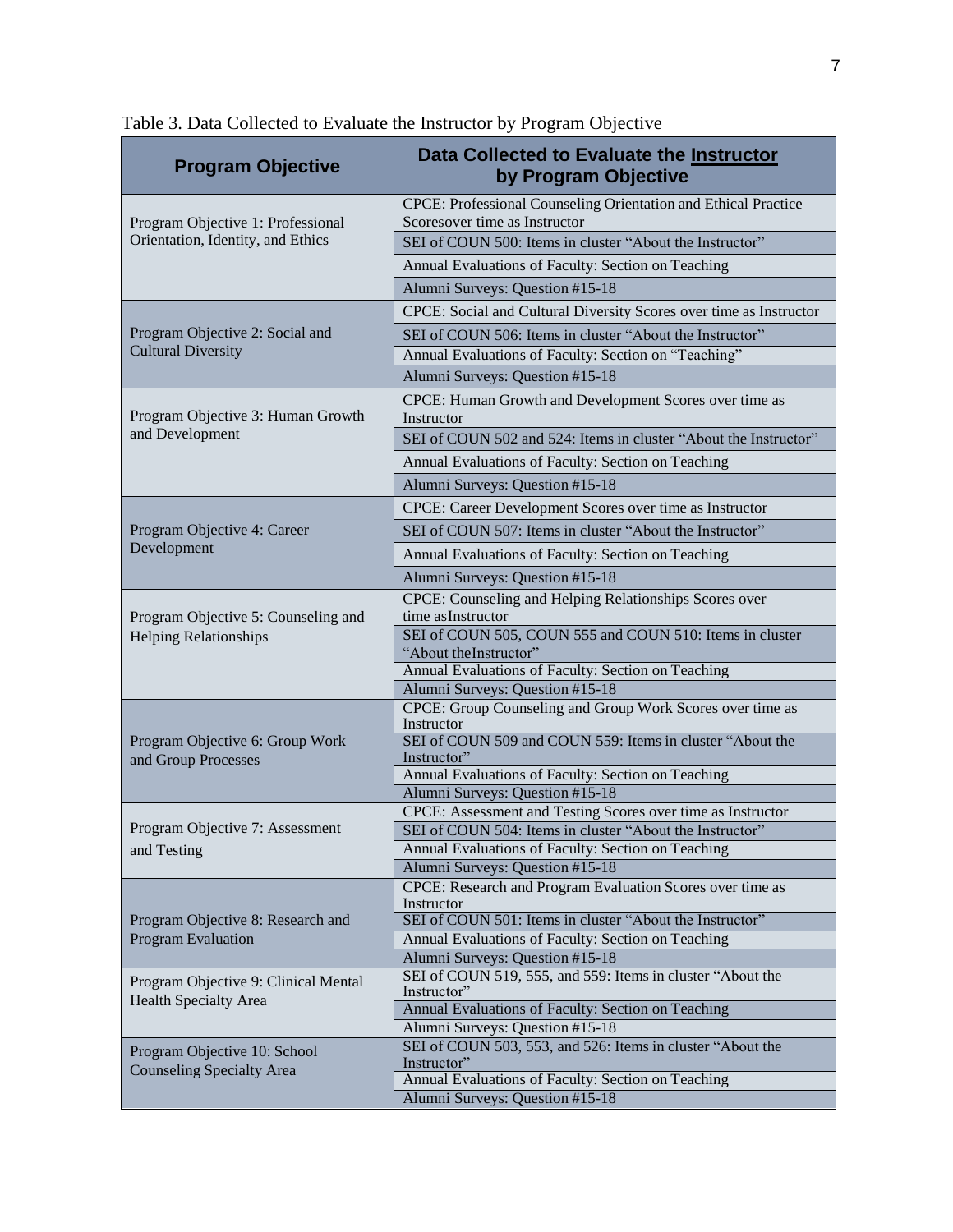| <b>Program Objective</b>                                             | Data Collected to Evaluate the Course by<br><b>Program Objectives</b>                        |
|----------------------------------------------------------------------|----------------------------------------------------------------------------------------------|
| Program Objective 1:                                                 | Students' collective CPCE: Professional Counseling<br>Orientation and Ethical Practice Score |
| Professional Orientation, Identity,                                  | SEI of COUN 500: Items in cluster "About the Course"                                         |
| and Ethics                                                           | Alumni Surveys: Question #7                                                                  |
| Program Objective 2: Social                                          | Students' collective CPCE: Social and Cultural Diversity<br><b>Scores</b>                    |
| and Cultural Diversity                                               | SEI of COUN 506: Items in cluster "About the Course"                                         |
|                                                                      | Alumni Surveys: Question #8                                                                  |
| Program Objective 3: Human<br>Growth and Development                 | Students' collective CPCE: Human Growth and Development<br>Scores                            |
|                                                                      | SEI of COUN 502 and COUN 524: Items in cluster "About the<br>Course"                         |
|                                                                      | Alumni Surveys: Question #9                                                                  |
|                                                                      | Students' collective CPCE: Career Development Scores                                         |
| Program Objective 4:<br><b>Career Development</b>                    | SEI of COUN 507: Items in cluster "About the Course"                                         |
|                                                                      | Alumni Surveys: Question #10                                                                 |
| Program Objective 5: Counseling<br>and Helping Relationships         | Students' collective CPCE: Counseling and Helping<br><b>Relationships Scores</b>             |
|                                                                      | SEI in COUN 505, COUN 555, and COUN 510: Items in<br>cluster "About the<br>Course"           |
|                                                                      | Alumni Surveys: Question #11                                                                 |
| Program Objective 6: Group<br><b>Work and Group Processes</b>        | Students' collective CPCE: Group Counseling and Group<br><b>Work Scores</b>                  |
|                                                                      | SEI in COUN 509 and COUN 559: Items in cluster "About the<br>Course"                         |
|                                                                      | Alumni Surveys: Question #12                                                                 |
|                                                                      | Students' collective CPCE: Assessment and Testing Scores                                     |
| Program Objective 7: Assessment<br>and Testing                       | SEI in COUN 504: Items in cluster "About the Course"                                         |
|                                                                      | Alumni Surveys: Question #13                                                                 |
| Program Objective 8: Research and<br><b>Program Evaluation</b>       | Students' collective CPCE: Research and Program Evaluation<br><b>Scores</b>                  |
|                                                                      | SEI in COUN 501: Items in cluster "About the Course"                                         |
|                                                                      | Alumni Surveys: Question #14                                                                 |
| Program Objective 9: Clinical Mental<br><b>Health Specialty Area</b> | SEI in COUN 519, 555, and 559: Items in cluster "About the<br>Course"                        |
| Program Objective 10: School<br><b>Counseling Specialty Area</b>     | SEI in COUN 503, 553, and 526: Items in cluster "About the<br>Course"                        |

Table 4. Data Collected to Evaluate the Course by Program Objectives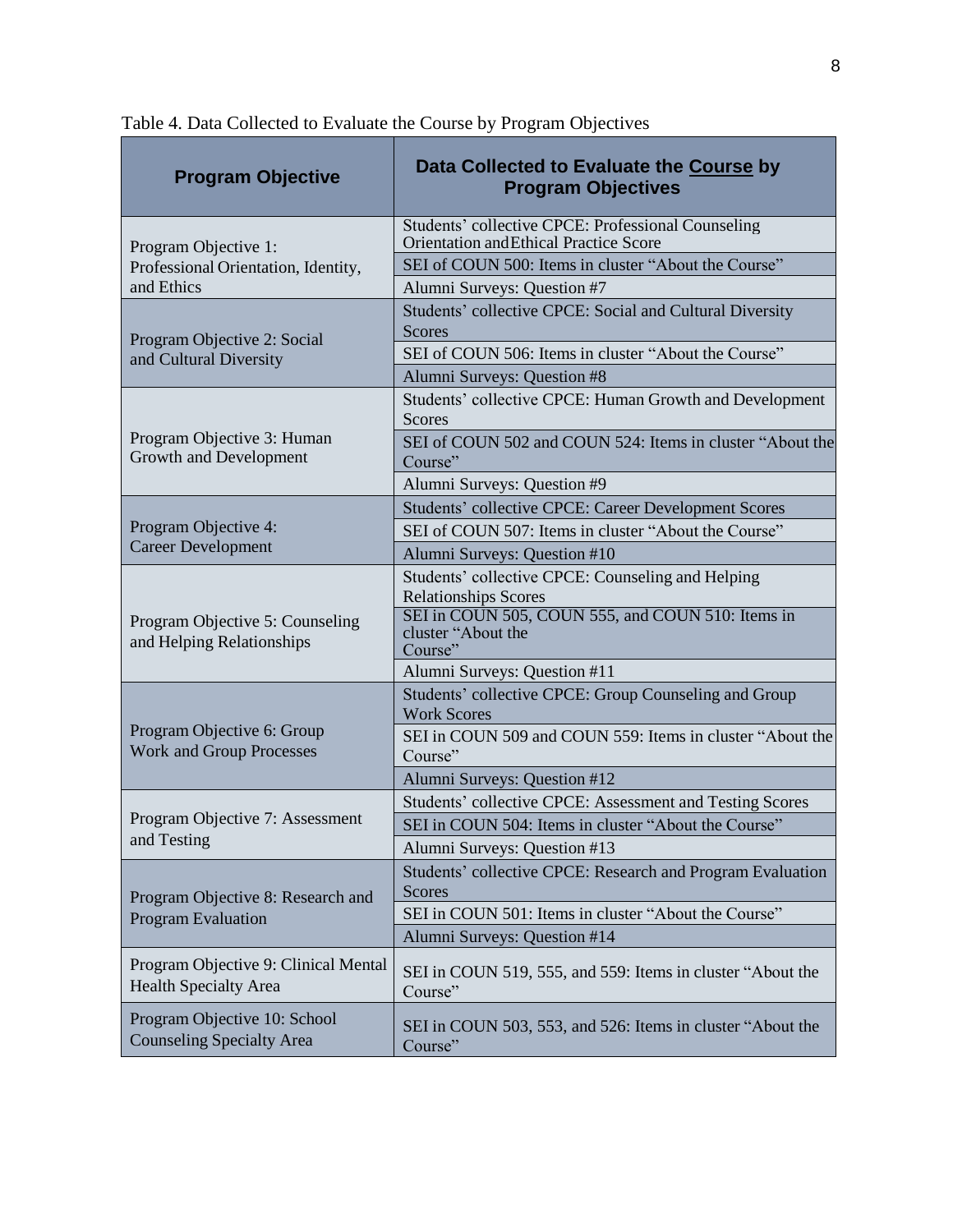| <b>Program Objective</b>                                             | <b>Data Collected to Evaluate the</b><br><b>Program by Program Objective</b>             |
|----------------------------------------------------------------------|------------------------------------------------------------------------------------------|
| Program Objective 1:                                                 | <b>CPCE: Professional Counseling Orientation and Ethical</b><br>Practice Scoresover time |
| Professional Orientation, Identity,                                  | Alumni Surveys: Question #15-18                                                          |
| and Ethics                                                           | <b>Employer Survey; Supervisor Survey</b>                                                |
|                                                                      | CPCE: Social and Cultural Diversity Scores over time                                     |
| Program Objective 2: Social<br>and Cultural Diversity                | Alumni Surveys: Question #15-18                                                          |
|                                                                      | <b>Employer Survey; Supervisor Survey</b>                                                |
|                                                                      | CPCE: Human Growth and Development Scores over time,                                     |
| Program Objective 3: Human<br><b>Growth and Development</b>          | Alumni Surveys: Question #15-18                                                          |
|                                                                      | <b>Employer Survey; Supervisor Survey</b>                                                |
| Program Objective 4:                                                 | <b>CPCE: Career Development Scores over time</b>                                         |
| <b>Career Development</b>                                            | Alumni Surveys: Question #15-18                                                          |
|                                                                      | <b>Employer Survey; Supervisor Survey</b>                                                |
| Program Objective 5: Counseling and                                  | CPCE: Counseling and Helping Relationships Scores over<br>time                           |
| <b>Helping Relationships</b>                                         | Alumni Surveys: Question #15-18                                                          |
|                                                                      | <b>Employer Survey; Supervisor Survey</b>                                                |
| Program Objective 6: Group Work<br>and Group Processes               | CPCE: Group Counseling and Group Work Scores over time                                   |
|                                                                      | Alumni Surveys: Question #15-18                                                          |
|                                                                      | <b>Employer Survey; Supervisor Survey</b>                                                |
|                                                                      | CPCE: Assessment and Testing Scores over time                                            |
| Program Objective 7: Assessment<br>and Testing                       | Alumni Surveys: Question #15-18                                                          |
|                                                                      | <b>Employer Survey; Supervisor Survey</b>                                                |
|                                                                      | CPCE: Research and Program Evaluation Scores over time                                   |
| Program Objective 8: Research and                                    | Alumni Surveys (Question #15-18)                                                         |
| Program Evaluation                                                   | <b>Employer Survey; Supervisor Survey</b>                                                |
|                                                                      | Alumni Surveys: Question #15-18                                                          |
| Program Objective 9: Clinical Mental<br><b>Health Specialty Area</b> | <b>CPCE: Composite Test Score</b>                                                        |
|                                                                      | <b>Employer Survey; Supervisor Survey</b>                                                |
| Program Objective 10: School<br><b>Counseling Specialty Area</b>     | Alumni Surveys: Question #15-18                                                          |
|                                                                      | <b>PRAXIS II Scores</b>                                                                  |
|                                                                      | <b>Employer Survey; Supervisor Survey</b>                                                |

Table 5. Data Collected to Evaluate the Program by Program Objective

The Department of Counselor Education currently participates in the College evaluation plan, but the scope is limited to only a few key Program Objectives. At this writing, the COE Office of Assessment is evaluating their capability to manage the entirety of our data collection and they have been provided with our curriculum map (standards/coverage matrices) and Student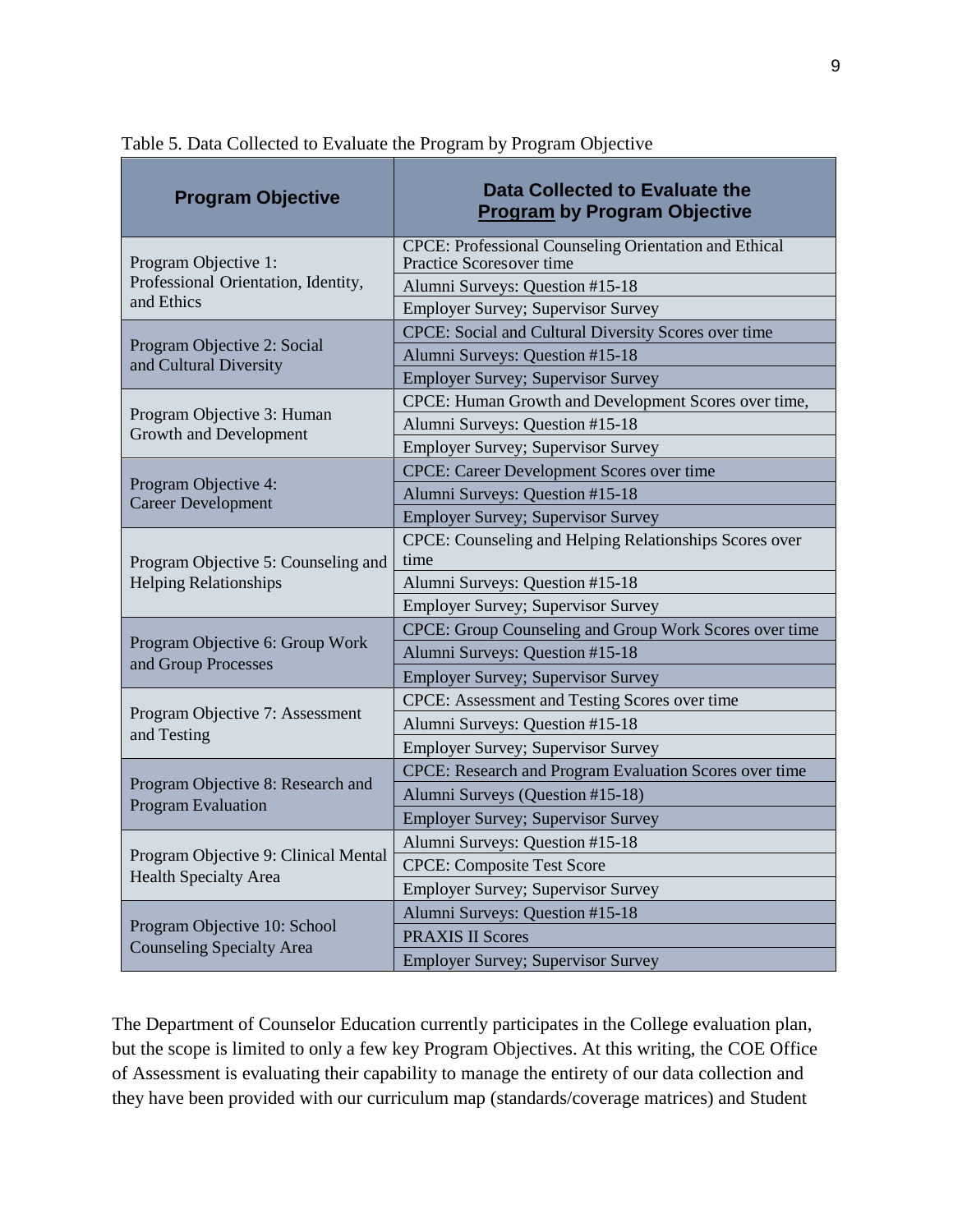Learning Outcomes (our Program Objectives). We hope to have this more efficient system for collecting and managing data complete soon.

# *How data will be used for curriculum and program improvement*

In addition to an ongoing "status update" on all students via regular and frequent faculty meetings, the faculty meet twice per academic year to review the curriculum and plan for changes indicated by the review. These formal curricula and program review meetings are designed to coincide with the College "kick-off" meeting at the beginning of the Fall and Spring semesters. COUE faculty meet with the entire college in the morning, at which time the College is apprised of the program status and progress from the previous semester. The agenda for the afternoon COUE faculty meeting is also shared so that everyone is advised of the department's goal(s). Additionally, a newly formed Counseling Department Advisory Council will meet at least one time per academic semester to provide outside advice on evaluation and curriculum issues, to name only a few areas.

Other important data also collected and used as well including aggregate student assessment data. The Department collects data to ensure that each of CACREP's Eight Core Areas are targeted. Data that measures learning in these 8 core areas are collected from the CPCE. Signature Assignments and End of Course Grades supplement this assessment as do the Professional Performance Reviews and Site Supervisor and University Supervisor evaluations of the students.

Demographic data collected on applicants is reviewed by several increasingly selective categories: 1. all applications, 2. applicants invited to interview, 3. applicants accepted into the program, and finally, 4. by applicants who have enrolled in the program. The data types include undergraduate GPA, GRE scores, a professional and volunteer resume, a personal statement, group interview, and individual interview. This data is summarized in Annual Reports published to the Department Website.

Additionally, several other forms of data are collected and analyzed at least 2 times per academic year from systemic follow-ups of various stakeholders including former students, supervisors, and employers.

# **Process to Identify and Act on Negative Trends**

An example of this process in action might be the best way to illustrate how the evaluation plan is applied. Following is an example of how the department addressed a potentially negative trend observed in the CPCE data. We have removed course identifying information.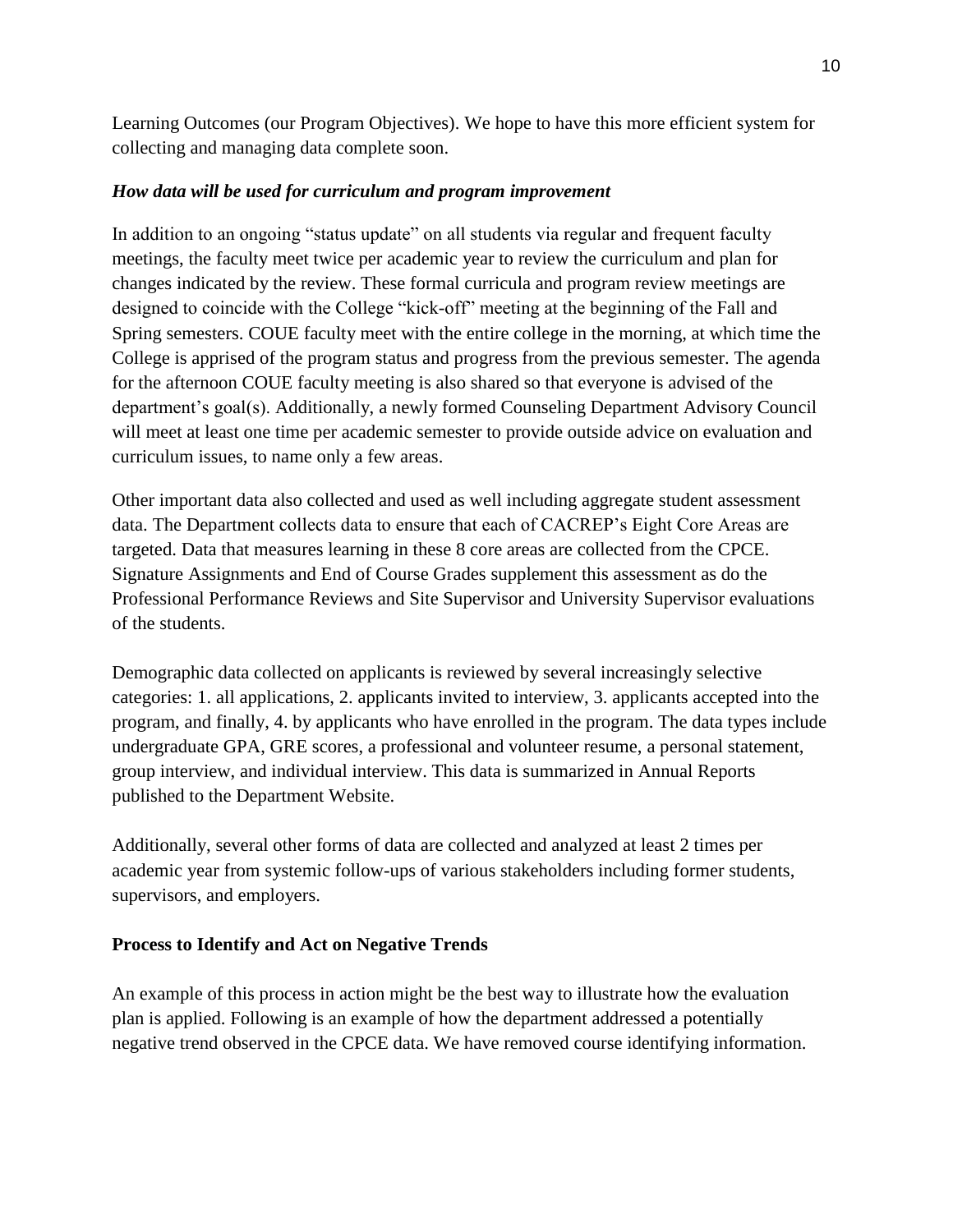# *Issue to Explore: Program Objective X: Name of Content Area/Course/Program Objective. Scores on the CPCE were below the national average for several consecutive semesters.*

#### **Questions and Facts about Program Objective X:**

1. What can data tell us about students, their performance in the course, their evaluation of the course, and their evaluation of the instructor of the course?

2. Program level analysis indicates students perform less well on the present indicator. This is a multi-semester occurrence, and measures taken by the department to remediate the problem have not been consistently successful. How do we remediate the issue?

#### **Some Facts:**

End of the Course Grades are generally high. Grades of "A" and B are predominant with few or no grades of "C." Students are performing well in the class.

Students do well on the Signature Assignment and report on it favorably, many indicating it is of high value and their favorite part of the course.

Student Evaluations of Instruction (SEI) were mixed. The course has had 5 different instructors over the 12 semester period of study. Two of the five instructors, responsible for one semester each, received very good reviews but the remaining 3 instructor's evaluations were less favorable. While the "average" means little in the present context, students have evaluated the Instructor of the course less favorably than other COUE faculty. Comments made in the evaluations are mixed as well as compared to almost unanimously positive comments on other courses in the curriculum. The present instructor of 4 of the last semesters has been evaluated less favorably than other faculty in the department, but not excessively so.

Students evaluate the course materials and other aspects of "The Course" less favorably than other courses as well.

Longitudinal data (CPCE over time) suggest that our program has a quality issue with the content area that is likely due to inconsistent faculty and course components.

Alumni Surveys do not clearly identify this Content Area as a weakness of the program, but generally, alumni have not been exceptionally critical and their responses tend to be in support of the program. Perhaps the best way to look at this particular data point is that Alumni also did not identify the course to be the strongest part of the curriculum.

The trend of lower scores on the Content Area in question is more than likely linked to the previous instability in staffing COUN 5XX.

Most of the data suggest that we have a systemic problem educating students in this particular content area.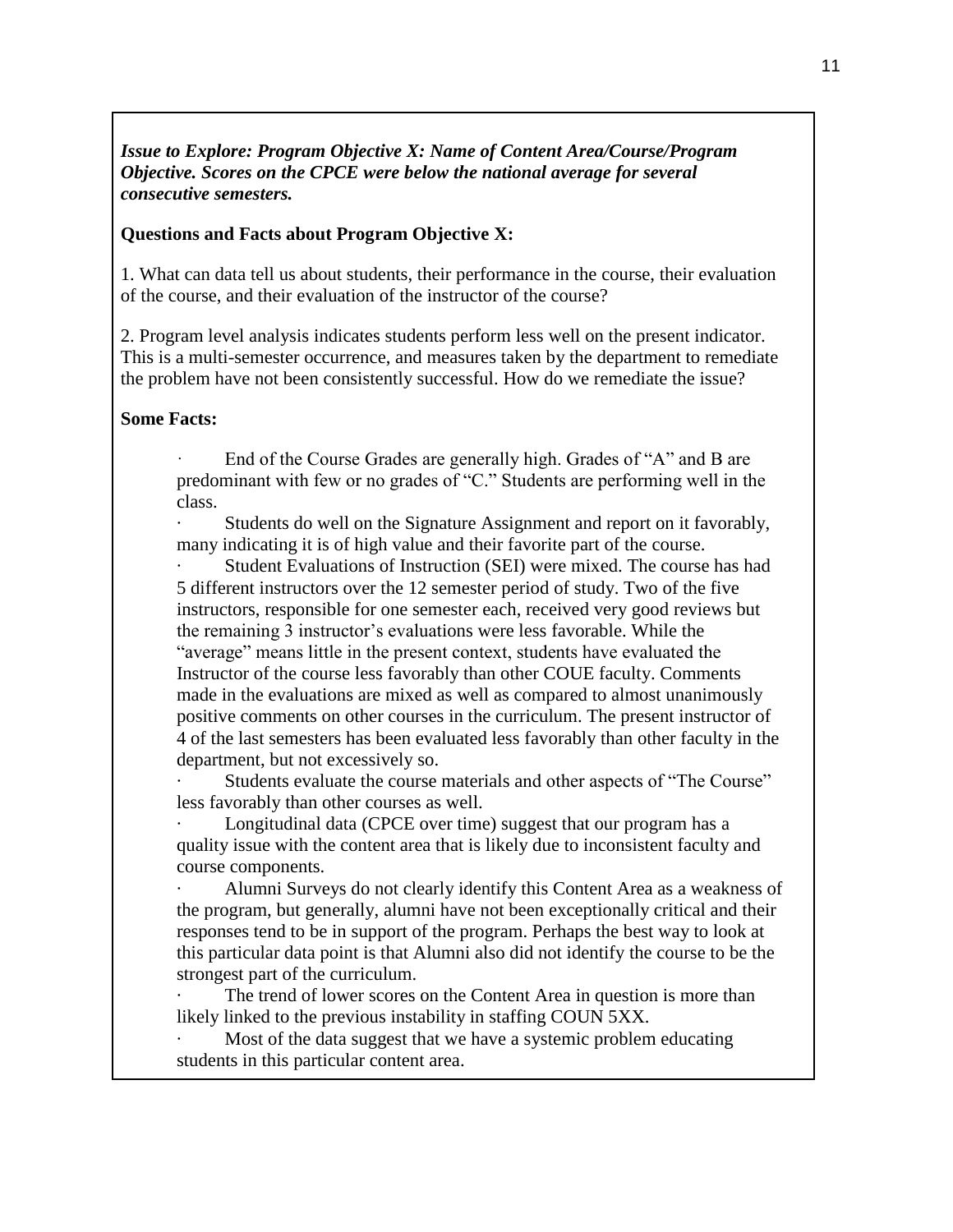#### **Faculty discussion and potential action steps:**

Competence in the content area is not confined to one course. We may have simply not adequately integrated it into other courses. All faculty are encouraged to integrate these concepts into their courses immediately.

When taken in a broader context, our scores in this Content Area on the CPCE, while not satisfactory, may not be as bad as we think. Three of the 5 "negative" scores were very close to the mean  $(z = .04, z = .11, z = .01)$ . Changing personnel or course content based on this data may be presumptive and ill advised. It appears that the scores in this content area appear weak only by comparison with our program scores but no so as compared with national averages.

While we will not base an instructor's performance entirely on the available data, we recognize the need to staff COUN 5XX with an instructor who can take "ownership" of the content and present the material in a modern, consistent, integrated manner.

Review and recommend ACA approved texts and ancillary resources to instructor.

The faculty is unanimous on the assertion that this is an area of concern and commit to remedying the problem. Consequently, we have created a new course (COUN 526), originally conceptualized to focus on School Counseling but reconceptualized for all students to focus on various emerging trends and issues, with an emphasis on diversity. The course will be offered for the first time in this iteration on "Identifying and Addressing Systemic Racism in Counseling and Beyond."

In reviewing the perceived negative trend we detected in our CPCE data over several years, we identified and studied key performance indicators, and while the analysis gave the faculty ideas about the relatively (to other core content areas measured by the CPCE) low scores in the objective in question, little "hard evidence" was identified to support a systemic weakness. There were certainly some aspects we thought could be improved upon when comparing the CPCE score on the content area in question but we were only able to detect a problem as compared to our own performance in other content areas of the CPCE. When compared to national data, we realized that, while the scores were low for our program, they were not inordinately low as compared to national averages.

#### **Next Steps**

Beginning in Fall 2021, data will be managed, at least in part, by the University's Office of Assessment. That office is primarily used to manage data for Regional Accreditation of the university (SACS) but is capable of reaching most of what we in the Department need for our program-level evaluation. Additionally, and most significantly, the College of Education has created a new college-level position to deal directly with program accreditations. Meetings of Counseling personnel and the College of Education Director of Program Evaluation and their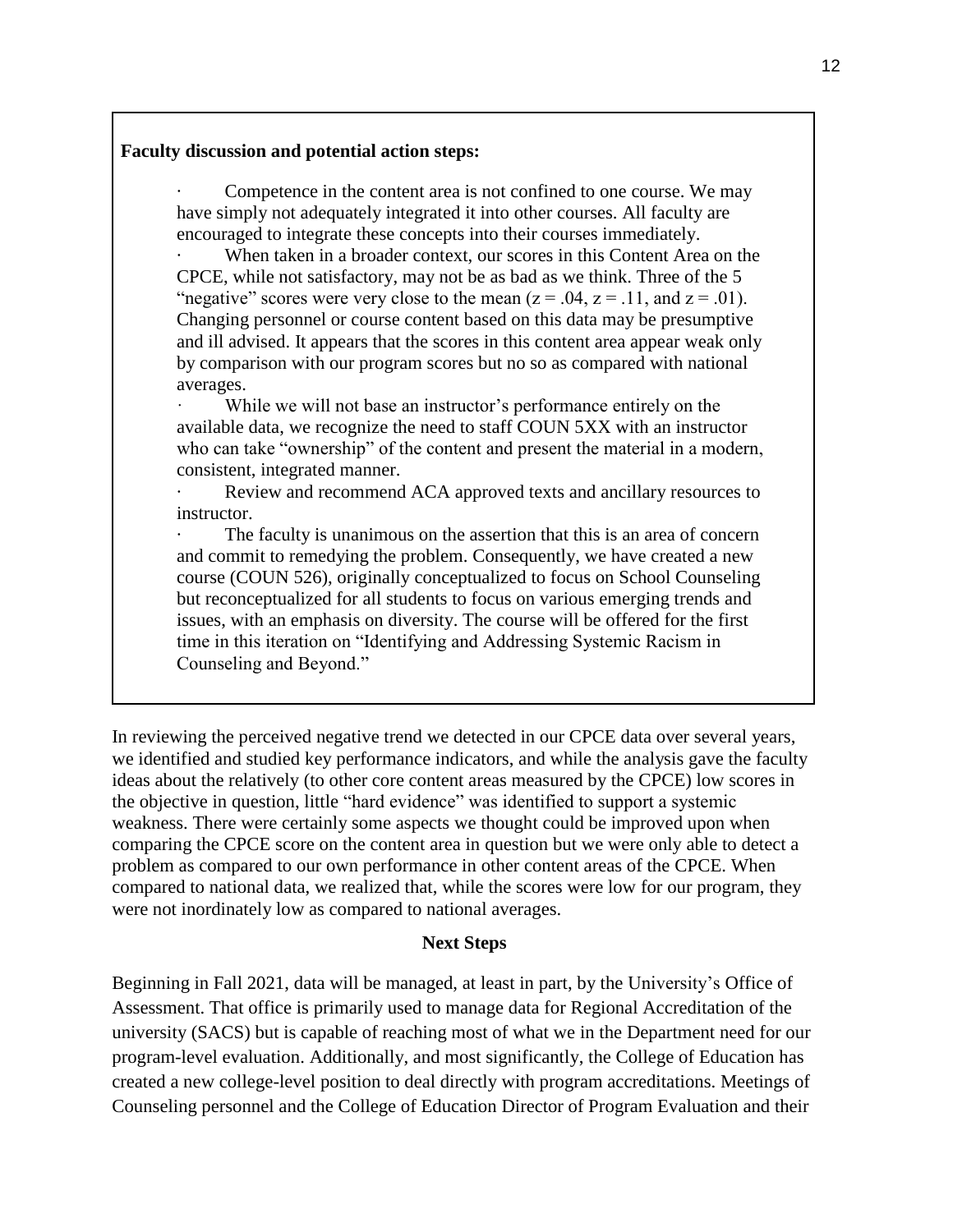staff have commenced with the intention of moving our data collection, analysis, and reporting under that umbrella.

The Department is aware of three deficits that were corrected for the Fall 2021 semester. First, we are publishing this Comprehensive Assessment Plan to our Department website. While we had most of the components of the plan in place, we did not bring the information together in a way that is easily accessible and understood. That has been remedied.

Second, we have found a need to formalize what has historically been an informal process of communication with Community Stakeholders. For example, the Department "stays in touch" with alumni, employers of alumni, and professionals in the community, through professional association, including civic projects (board membership).

We are a small program in a small city so the social and informal contacts we make with community stakeholders are many and varied. As one example, we point to the activities of one faculty member who served on a board of a non-profit organization that was an employer of alumni and served as an internship site. The board also included community leaders in business and industry and site supervisors from two program-approved sites. The faculty member, as a voluntary contribution, also supervised 2 new counselor/employees at the nonprofit in their bid for licensure. On another Board of Directors for another non-profit organization, the faculty member served with mental health professionals (LPCs, Social Workers, and Psychologists), family law attorneys, business leaders, and philanthropists. A graduate of UL Counseling also served on that board.

We invite professional counselors, many who are alumni of our program to speak at weekly clinic staffing meetings, and faculty belong to local and state professional associations which provide opportunities to socialize and "bounce ideas around." Faculty are also frequently invited speakers at Acadiana Counseling Association meetings, attend school district-level school counselor meetings and in-services, and serve as officers, members, and frequent presenters at the Louisiana Counseling Association meetings.

We did not, however, realize the importance of formally recording those interactions as part of our comprehensive assessment plan. Further, we did not have a formally appointed Advisory Council who could provide the Department with feedback and ideas related to curriculum, graduate employability, clinical training, and other components of our programming. That Council has been established and will meet at least one time each academic semester.